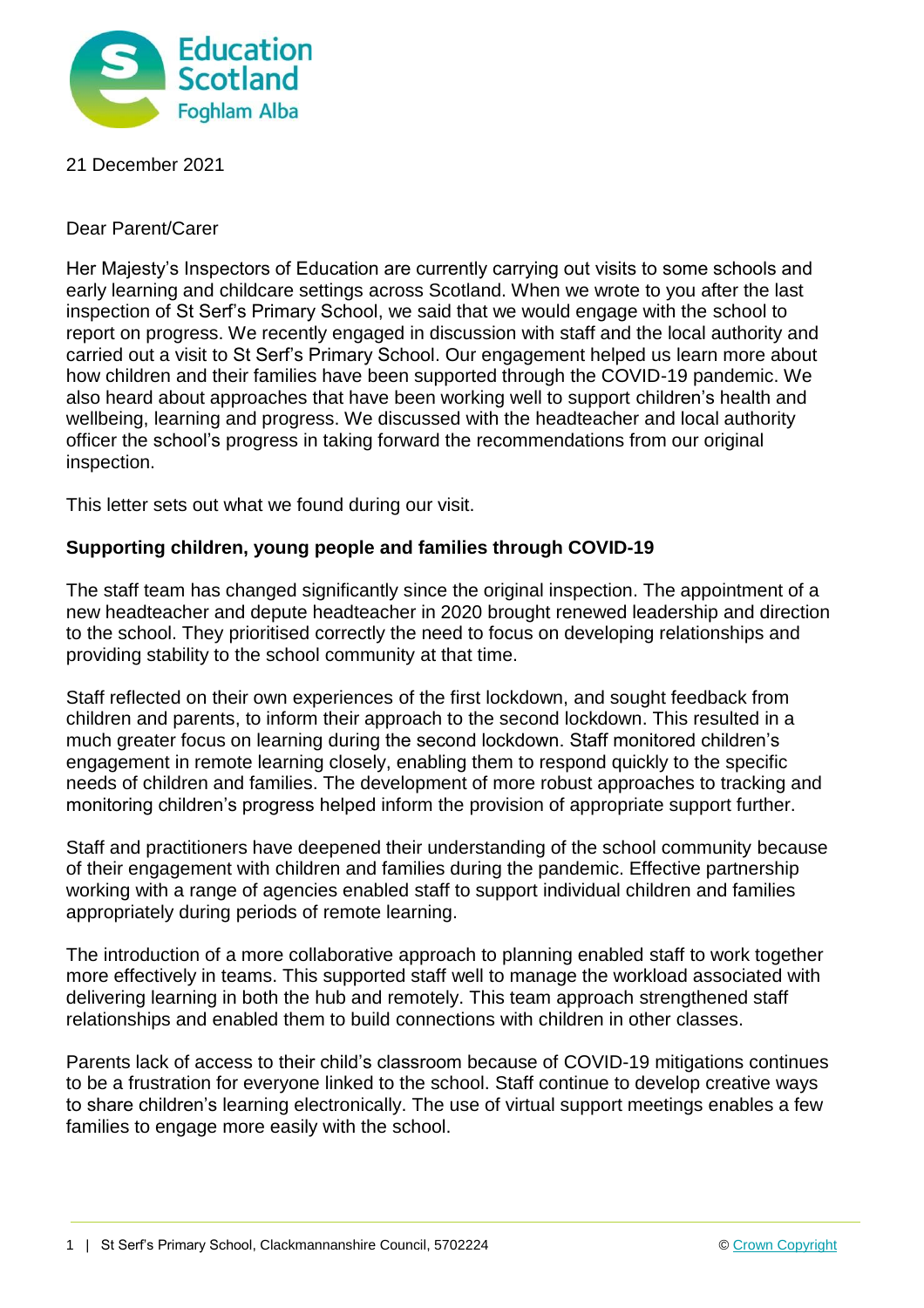

## **Progress with recommendations from the previous inspection**

The strategic leadership of the school has improved significantly since the original inspection. The headteacher, supported ably by the depute headteacher, have a clear, appropriate and aspirational vision for the school. Both leaders are highly effective in their role and work extremely well together as a senior leadership team. This is having a notable impact on school improvement. They have a very sound understanding of the school's strengths, areas for development, and what needs to be done to improve. Approaches to monitoring and tracking children's progress have been strengthened. Staff are beginning to utilise the information gathered more effectively to inform planning. Leadership opportunities for staff have increased and a strong sense of teamwork has been established.

Improvement priorities reflect the points for action arising from the original inspection and support recovery from the pandemic appropriately. The views of children, parents and staff are used to inform improvement planning and measure the impact of work undertaken. Senior leaders use a range of data very effectively to inform decision-making, enabling them to set an appropriate pace of change.

Children's opportunities to be involved actively in making decisions have increased significantly this year. The introduction of a house system and the 'Junior Leadership Team', in addition to other leadership roles, make children feel valued and respected. Children across the school now speak confidently about the school's values and how they are supporting improvement. They are rising to the challenge these new opportunities provide.

The development of an agreed quality learning and teaching policy, and quality assurance framework, is leading to greater consistency in children's learning experiences across the school. The new collaborative approach to planning topics has been instrumental in driving forward improvements in learning and teaching. Staff feel more able to be creative and utilise the expertise of others more readily. As a result, children are more easily seeing connections in learning with other year groups across the school. Their motivation and engagement in learning has increased and they are enjoying the use of relevant and current contexts, such as the Conference of the Parties 26 (COP26). Staff and children's digital skills have increased significantly as a result of remote learning and these skills are now evident in classroom practice.

Senior leaders have developed effective systems and frameworks over the past year to support the school's approaches to raising attainment and achievement. These are still at an early stage of implementation, however, appropriate plans are in place to strengthen their impact further.